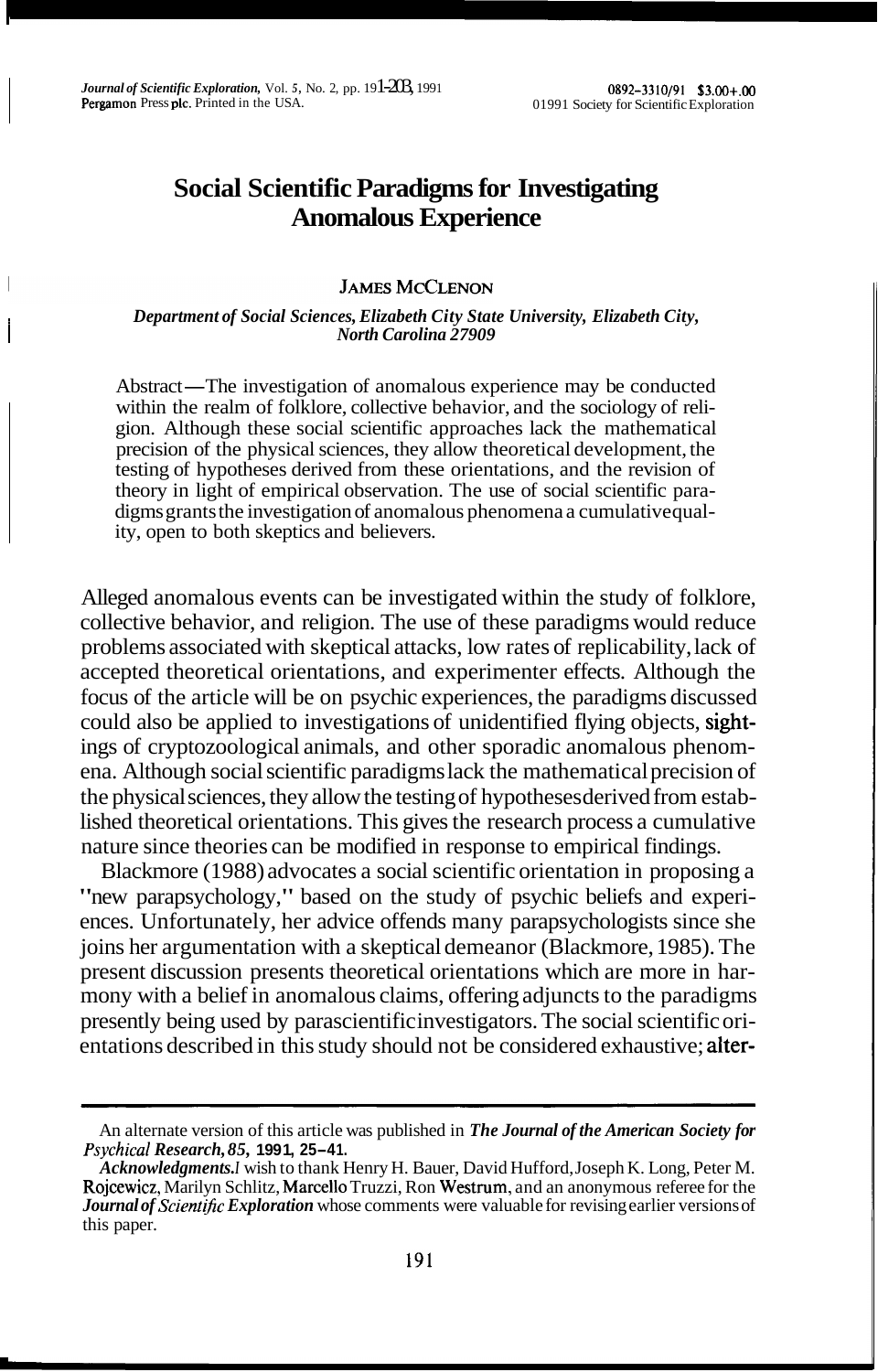nate pathways, beyond the scope of this paper, include studies within the fields of history, social psychology, anthropology, and popular culture.

Various researchers have sought to demonstrate the validity of anomalous claims within a social scientific context. Winkelman (1981) and Giesler ( 1984, 1985a,b; 1986) exemplify anthropological approaches. These studies directly confront the scientistic ideology, leading skeptical scientists to demand higher rates of replication and greater scrutiny of exceptional claims. The goal of the present paper is to apply existing social scientific paradigms to anomalous phenomena in a manner that avoids direct confrontation with scientistic ideologies. Social scientific investigation of anomalies can be designed for presentation to specific specialty groups, who accept the paradigms being used, rather than in a manner that confronts the dominant mechanistic worldview.

Anomalous experience can be regarded as a *social* phenomenon, derived from individual experiences. Psychic phenomena or "psi" can be viewed as **<sup>a</sup>** particular *interpretation* of unusual events, labeled as paranormal, rather than the more technical definitions commonly used by parapsychologists to identify extrasensory perception and psychokinesis. UFOs and cryptozoological sightings constitute parallel interpretations. Such anomalous observations need not be proven experimentally to be studied by social scientists since a large percentage of many different populations accept them as real (see Haraldsson, 1985, in reference to psychic experience). As sociologist W. I. Thomas (1928, p. 572) noted, "If men define situations as real, they are real in their consequences." Like racial prejudice, sexual discrimination, social hierarchy, or self-esteem, anomalous claims are socially-defined variables having special qualities and measurable effects, which may, or may not, be derived from physical parameters. The ontological status of anomalous experience is not an issue.

#### **Anomalous Experience and Applied Folklore**

Hufford (1982a) presents an "experience-centered" approach in his study of night paralysis (termed the "Old Hag" by his Newfoundland respondents). He found a surprisingly high incidence of "Old Hag" cases in a Newfoundland sample and an equivalent rate within an American sample. The Americans, isolated from Newfoundland's folk belief system regarding the "Old Hag," described equivalent events and imagery. Hufford hypothesizes that "primary elements" (impression of wakefulness, paralysis, real setting accurately perceived, and fear) are found in *all* cases and "secondary" features (for example: sensation of presence, difficulty breathing, apparitional sounds, odors, and appearances) exist in *many* cases. Using these data, Hufford refuted the "cultural source" hypothesis which suggests that "Old Hag" experiences are totally derived from the experiencer's cultural conditioning. His data supports an "experiential source" hypothesis which suggests that the primary and secondary features within these episodes transcend culture,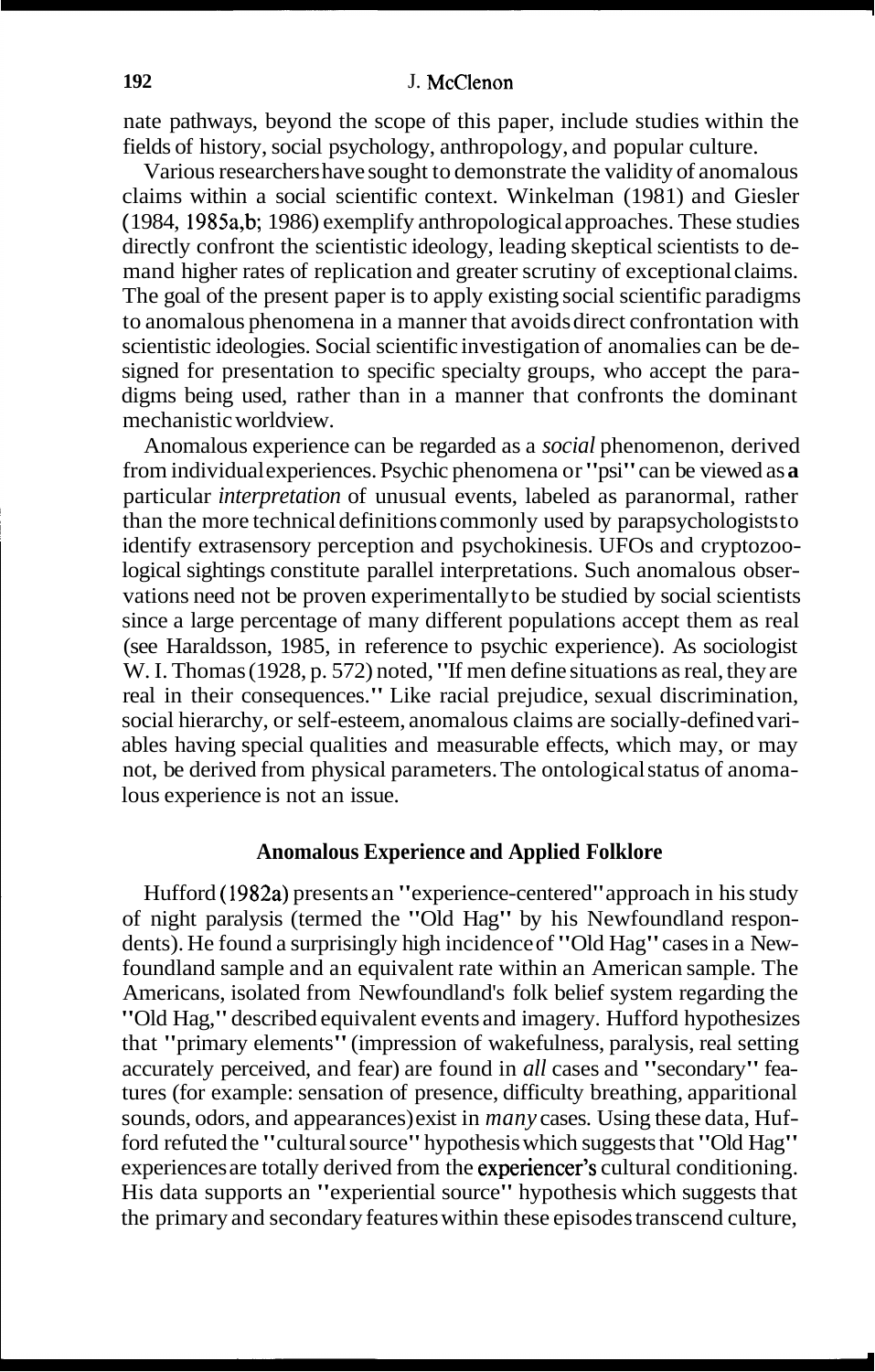and that the "Old Hag" may be a source of, rather than totally caused by, belief.

Hufford (1982a) notes that many earlier theorists present distorted ideological notions regrading these episodes, attempting to fit them into previously conceived psychological and psychoanalytic theories. His approach, although unable to establish the causal source of "Old Hag" events, demonstrates that these episodes constitute genuine anomalies within the folklore paradigm. An objective of this research avenue is to delineate the degree to which an experience is shaped culturally and to determine which elements within a collection of memorates' are universal.

This methodology could be extended to many other forms of anomalous experience. Rojcewicz (1987) presents UFO-related evidence within a folklore framework. UFO sightings, déjà vu, night paralysis, ESP, clairvoyance, contact with the dead, out-of-body (OBE), and near-death experiences seemingly contain universal "primary elements." Such experiences may be instrumental in *causing* changes in belief, rather than being merely *caused* by belief. Using Hufford's (1982a) framework, social scientists might argue that: If the experiences of many respondents show details that are contrary to their expectations, but that are similar to the experiences of others with whom they do not share psycho-social factors that could account for those similarities, then the hypothesis that the anomalous experience is socially "real" is supported. Such experiences lead to convergences in folk belief. Verification of this hypothesis would transform presently accepted theories regarding the evolution of occult beliefs, establishing a new paradigm within folklore studies.

Psychical researchers, engaging in cross-cultural research, have already gathered evidence supporting the "experiential source" hypothesis. For example, Haraldsson (1985) compared national survey samples regarding frequency of reported paranormal experience. Although the incidence of reporting of ESP, clairvoyance, and contact with the dead varies a great deal from country to country in a manner that may reflect cultural conditioning, these experiences apparently have universal qualities since they are reported in all countries. The frequency of reports of such experiences among three Chinese college samples is equivalent to the frequency reported by an American national sample (McClenon, 1988). Chinese student narratives of déja **vu,** night paralysis, ESP, contact with the dead, and out-of-body experiences reveal similarities in content with American student reports (McClenon, 1990). Sheils (1978) notes that OBE beliefs appear in about 95% of the world's cultures and are striking in their uniformity. He tested conventional explanations for these beliefs and found them inadequate. Irwin (1985) reviews surveys of OBEs and attempts to delineate elements which are universal. Osis and Haraldsson (1977) present cross-cultural data regarding near-

<sup>&#</sup>x27; **A memorate is a story told as a personal experience, believed to be true by the respondent.**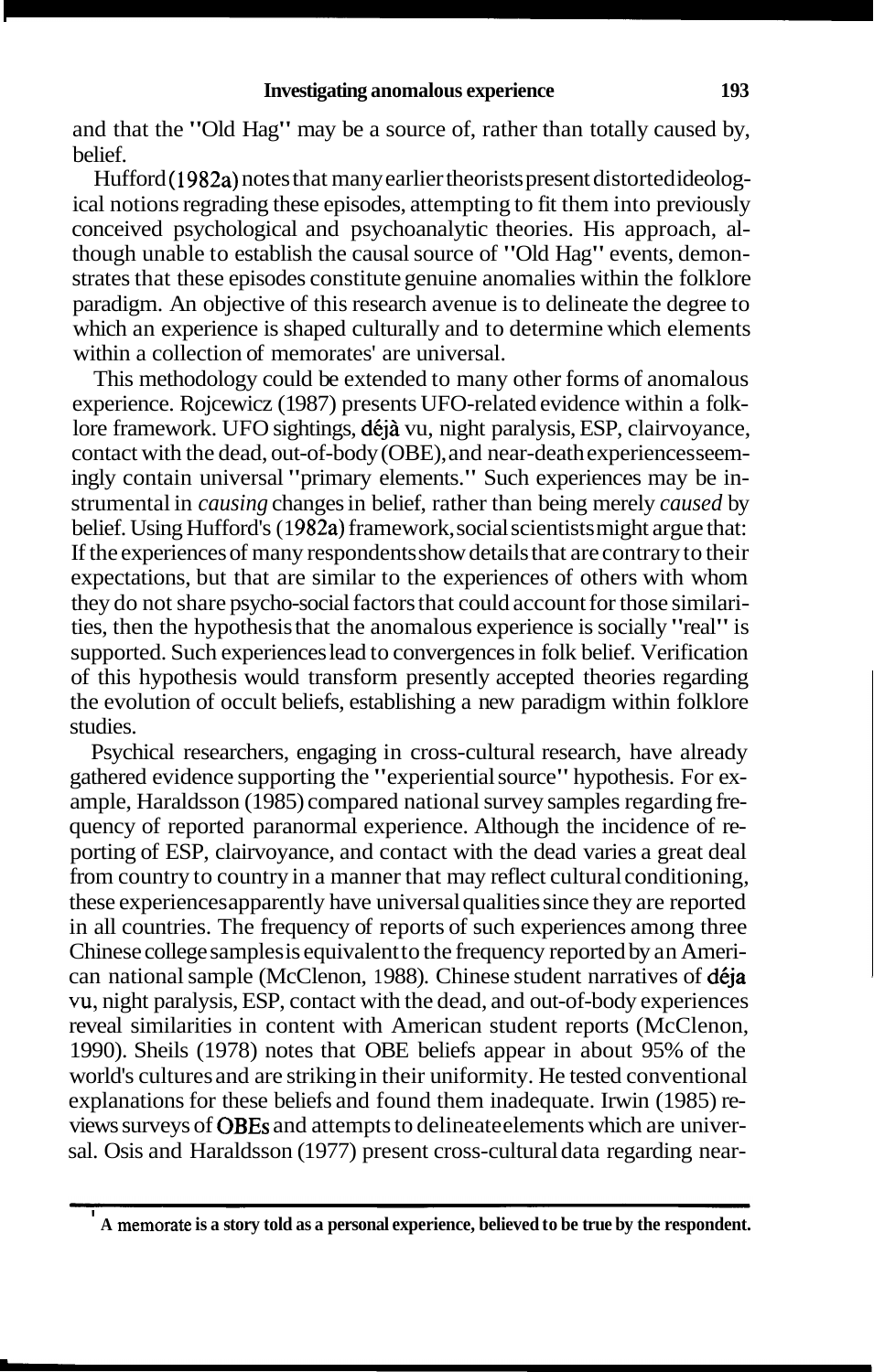#### **194 J.** McClenon

death experiences which support belief in "primary elements" (feeling separate from one's body, sense of movement, encountering spiritual beings, and communicating with a powerful entity). Emmons (1982) conducted a survey of a random sample of Hong Kong residents and found evidence that apparitional experiences harbor universal elements (images had equivalent anomalous qualities). Stevenson's ( 1970) cross-cultural study of children's reincarnation memories indicates cultural influences within these memorates, as well as the probability that common features also exist.

Survey techniques, and analysis of cases, can reveal replicable patterns even when data is gathered from a single culture. **Rhine's**  $(1981)$  spontaneous psychic experience data supplies the largest body of evidence, suggesting that inherent patterns exist within these types of events. Palmer's (1979) study of psychic experience using a community sample presents an exemplar for future investigators. Further data, which reveals patterns in reports of anomalous experience and guidelines for a continuation of this research avenue, can be found in Bennett (1987), Gallup (1982), Gauld and Cornell (1979), Greyson and Flynn (1985), Haraldsson (1988–89), Lundahl (1982), Mitchell (1981), Ring (1980) and Rogo (1982). Case material can be found in Evans (1984, 1987) and Gooch (1984). Because the patterns associated with psychic experience seem somewhat stable (one of which is its "obscureness"), social scientists are not plagued with the lack of repeatable experiments, as are experimental parapsychologists.

#### **Anomalous Experience as Collective Behavior**

The study of collective behavior entails examination of relatively unorganized patterns of group social interaction (Perry and **Pugh,** 1978). Collective behavior includes the analysis of crowds, riots, panics, fads, fashions, rumors, mass hysteria, and social movements. Collective behavior is typically viewed as an adaptive response to new or ambiguous situations and often is associated with emotional arousal and social strain (LeBon, 1969/1895; Park and Burgess, 1921; Perry and Pugh, 1978; Turner and Killian, 1972).

Because some types of psychic phenomena are sporadic, spontaneous, affiliated with emotional arousal, and related to group processes, these events may be evaluated within the domain of collective behavior. Examples of such forms include hauntings, poltergeists, and miracles. UFO phenomena have already been recognized as an appropriate topic within the study of collective behavior (Miller, 1985, devotes a chapter to UFOs, reviewing the data regarding witnesses, organizations, and public awareness.) Bennett (1987), Greeley (1975, 1987), and Truzzi (1972) contribute to a similar body of evidence regarding psychic experiences.

Theories predicting the patterns, form, and extent of the spread of rumors could be used in documenting the evolution of anomalous memorates into supernatural folklore. Shibutani (1966) presents an orientation which could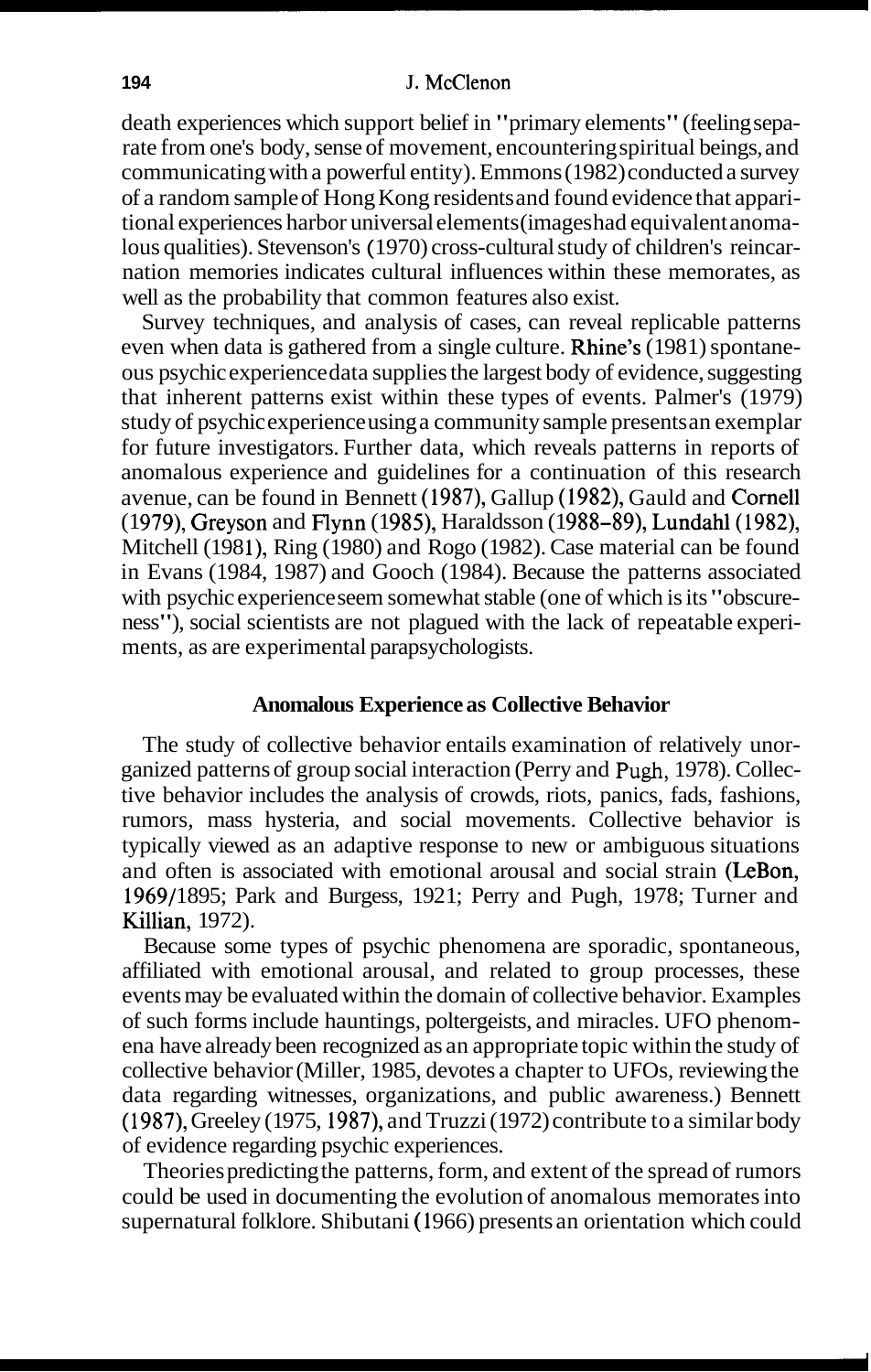be useful for this purpose. Within Shibutani's framework, rumor is a recurrent form of communication through which people attempt to construct a meaningful or "working" interpretation of ambiguous situations by pooling their intellectual resources. Sociologists have long recognized that rumors are not always incorrect; people without adequate information regarding a topic generally attempt to gather information from as many sources as is convenient. The collective result is not necessarily inaccurate or implausible, but a substitute for news obtained through institutional channels. For Shibutani (1966, p. **57),** rumor is "improvised news": "If the demand for news . . . exceeds the supply made available through institutional channels, rumor construction is likely to occur." We might hypothesize that the traditional scientific network's failure to address issues regarding the paranormal has created conditions in which "rumor-like" information is transmitted through uninstitutionalized processes, evolving into religious and folklore beliefs. Social scientists can trace the means by which people use reports of the paranormal to formulate "social knowledge" regarding anomalous claims.

Smelser's (1962) "value-added" theory hypothesizes that seemingly spon- $\star$ taneous collective behaviors are the result of a combination of causal factors, each of which must be present for the event to occur. The theory is presented as a chain in which the predicted behavior occurs only if all elements are present in a specific order. Smelser's approach, borrowed from the economics of manufacturing, hypothesizes six stages within collective events: (a) structural conduciveness, (b) structural strain, (c) generalized belief, (d) precipitating factors, (e) mobilization of participants for action, and (f) the operation of social control activities. This orientation has proven useful for the analysis of panics, riots, crazes, and other forms of collective behavior.

A value-added theory might be used to predict the social phenomena surrounding hauntings, poltergeists, miracles, UFOs, and paranormal healings. This approach would focus on sociological and psychological elements within the context of a developing social situation surrounding an allegedly paranormal event. For example, some houses may be more susceptible to poltergeist events (structural conduciveness). If unexpressed tensions exist within the resident family (structural strain), if they have proper psychological make-up and consider psi a possible explanation (generalized belief), if pre-adolescent children are present (precipitating factors), then poltergeist events are more likely to occur. If participants label these events as paranormal and inform others (mobilization for action), they will stimulate reaction on the part of authorities, psychical researchers, and skeptical groups (social control agencies), and the phenomena will be socially defined as paranormal.

Social scientific orientations place less emphasis on establishing the anomalous quality of an alleged experience. If some observers label a phenomenon as paranormal, for example, it gains that sociological attribute. A social scientific analysis requires careful distinction of phenomenological, epistemologi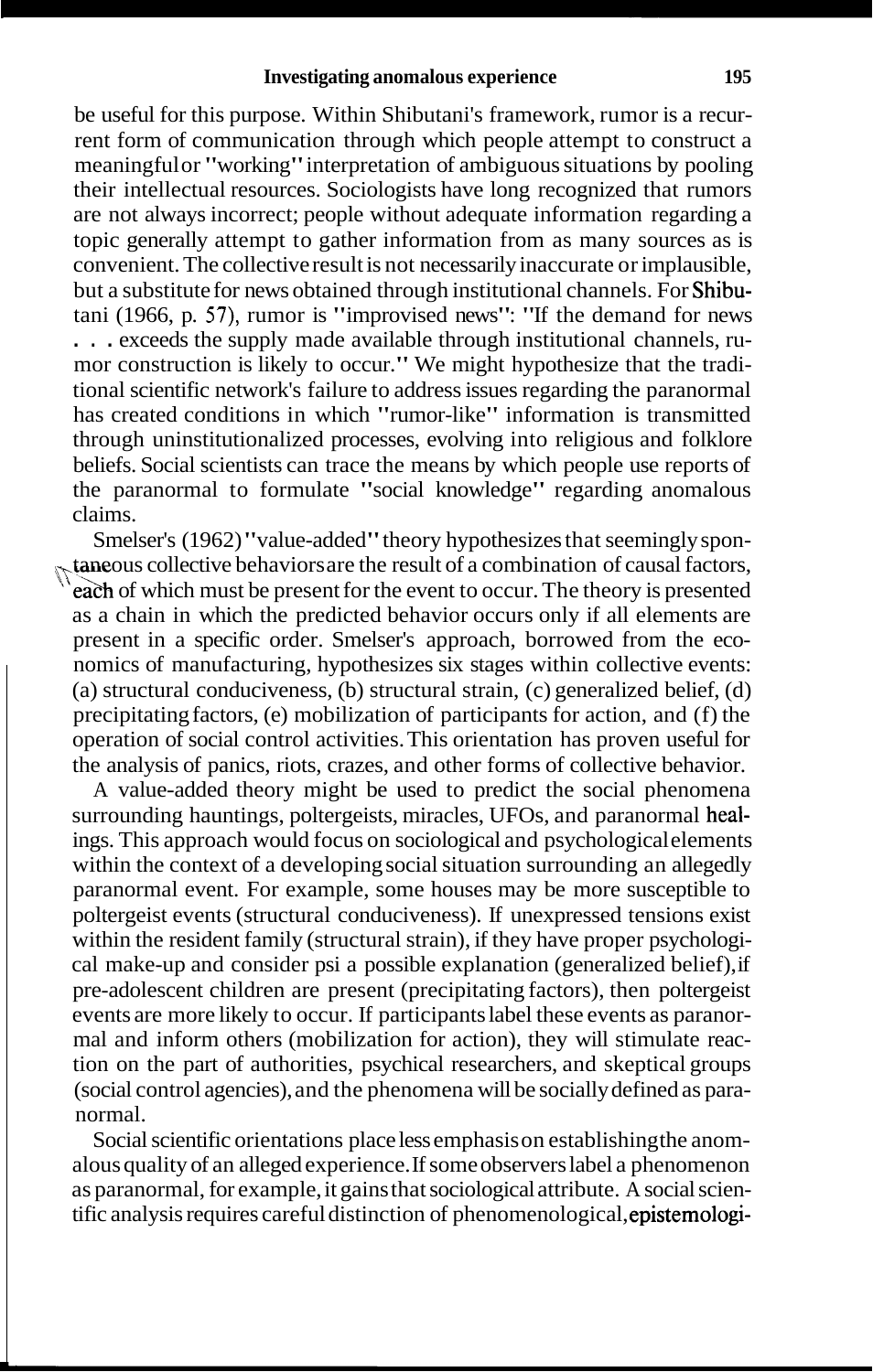cal, and ontological levels of description and theory since believers and skeptics harbor different sets of rules regarding analysis of experience. The investigator must take into consideration how these rules affect the interpretation of events and how experiences modify observers' assumptions. The investigator should note the degree that social patterns fit previously formulated value-added theories and adjust these theories when they need revision. Value-added theories, as with all scientific models, must be reformulated when empirical evidence exposes their deficiencies.

Analysis of social data regarding a form of anomalous experience could have direct bearing on present parapsychological theories, allowing clearly testable hypotheses. For example, if poltergeist activity occurs more frequently around prepubescent adolescents, we would predict that the mean age of such agents would be less in societies whose youth reach maturity at an earlier age.

Although social scientists in the past have tended to attribute reports of unusual experiences to collective delusion (for examples, see Johnson, 1952; Medalia and Larsen, 1958, Miller, 1985), more recent researchers have used alternate approaches to study anomalous events. Miller (1985, p. 111) concludes that "Generally . . . the data from these studies show only minimal support for the mass hysteria image and explanation of collective behavior." Miller's (1985) interactionist perspective and Smelser's (1962) value-added theory do not reject the possibility that *real* anomalous events may contribute to unusual experiences.

Social scientists might also analyze the patterns within social movements related to anomalous experience. The behavioral/interactionist perspective adopts Mead's (1 934) framework for explaining the interpretations, or instructions for response, of crowd and movement participants (Miller, 1985; McPhail and Wohlstein, 1983). When participants interpret what they witness, they begin the "rumor-like" process by which public "knowledge" regarding the paranormal is produced, often leading to assembling behavior. Social scientific investigators may find patterns within group processes unique to anomalous experiences. For example, researchers may find that the forms of miracles described by observers during the earliest phases of a psychic practitioner's career differs from the apparently psychosomatic experiences reported by observers during later stages. During an ethnographic study of spiritual healers in the Philippines, the author noted that extremely anomalous events were related as occurring during the original phase of various folk healers' careers. These reports attracted crowds which required management. Psychic practitioners then orchestrated ritualized performances, attempting to meet the needs of mass audiences. Practitioners who lacked competent advisors, business acumen, charismatic personalities, or suitable ideologies failed to maintain the public interest required to establish an ongoing enterprise. During later stages of successful practitioners' development, public acclaim may contribute to pathological personality patterns; many practitioners are caught cheating even though detection could easily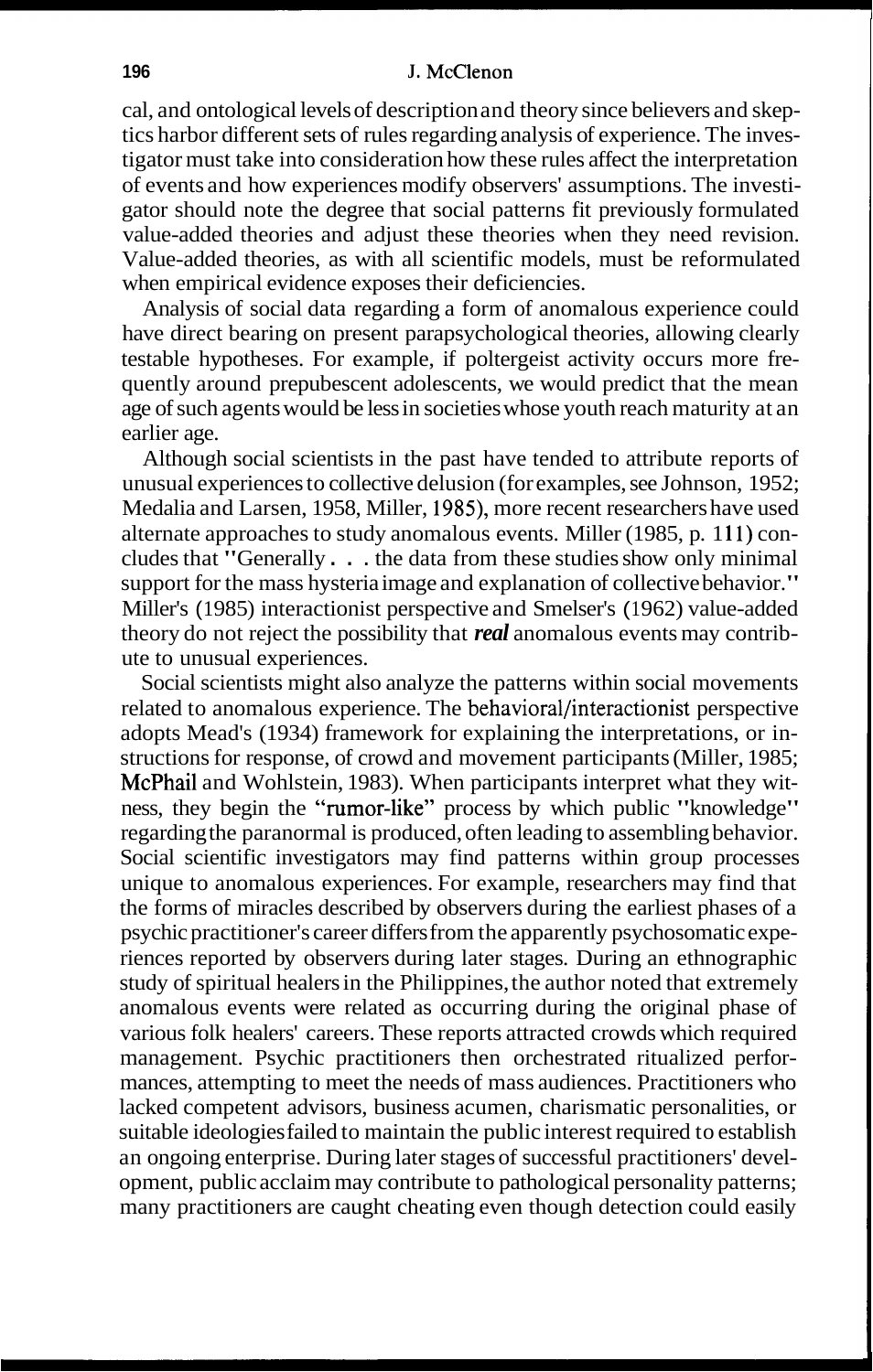have been avoided (Eusapia Palladino, and various Filipino psychic surgeons, are example cases). Ironically, the exposing of fraud, and the disconfinnation of belief, may contribute to increased proselytizing (Festinger, Riecken, & Schacter, 1956).

# **Anomalous Experience and the Sociology of Religion**

Both the study of folklore and collective behavior are applicable to the sociology of religion. Tiryakian (1974, p. 273) proposes that "esoteric culture," a concept closely associated with the occult milieu, is a major inspirational source of cultural and social innovation, one which could be highly significant in shaping religions of the future. The notion that religious evolution reflects social needs has been supported by such a preponderance of evidence that it constitutes a dominant paradigm within the sociology of religion (Durkheim, 1965/1912). Hufford's (1982a) experiential approach harbors the potential for developing an innovative orientation. Psychic experiences may constitute a *source* for religious belief, rather than being totally *caused* by religious socialization.

The study of recruitment into religious movements, cults, and sects is an area ripe for innovation. A major theory, the "deprivation/ideological appeal" orientation, places emphasis on the tendency for potential recruits to have needs which fit the movement's ideology (Glock and Stark, 1965). An alternate paradigm notes the importance of social networks in religious recruitment (Stark and Bainbridge, 1980). People tend to be attracted to a group because their friends or relatives are members. The potential convert's "structural availability," i.e., freedom from previous temporal and ideological commitments, is also deemed a component (Snow, Zurcher, & Ekland-Olson, 1980). Although modern sociologists pay little attention to the possible importance of psychic experience within the sociology of religion, psychical researchers might demonstrate the social importance of paranormal experiences. These social effects include modifications in theories of religious recruitment, psychological therapies, and philosophical orientations. This list should not be considered exhaustive but merely exemplifies possible areas of utility for the social scientific paradigm.

Those feeling the need to explain psychic experiences may join innovative religious movements which place emphasis on anomalous events. Ellwood (1977) presents a history of innovative religious movements in America, from Swedenborg's doctrines to Zen Buddhism; in all probability, psychic experiences were a factor in the recruitment of members to many of these groups. The history of religious innovation is filled with individuals who receive divinely inspired messages, "verified" paranormally. Participants undoubtedly are motivated by psychic experiences as well as deprivations, social networks, and structural availability. The evidence gathered so far does not indicate that those reporting anomalous experience suffer from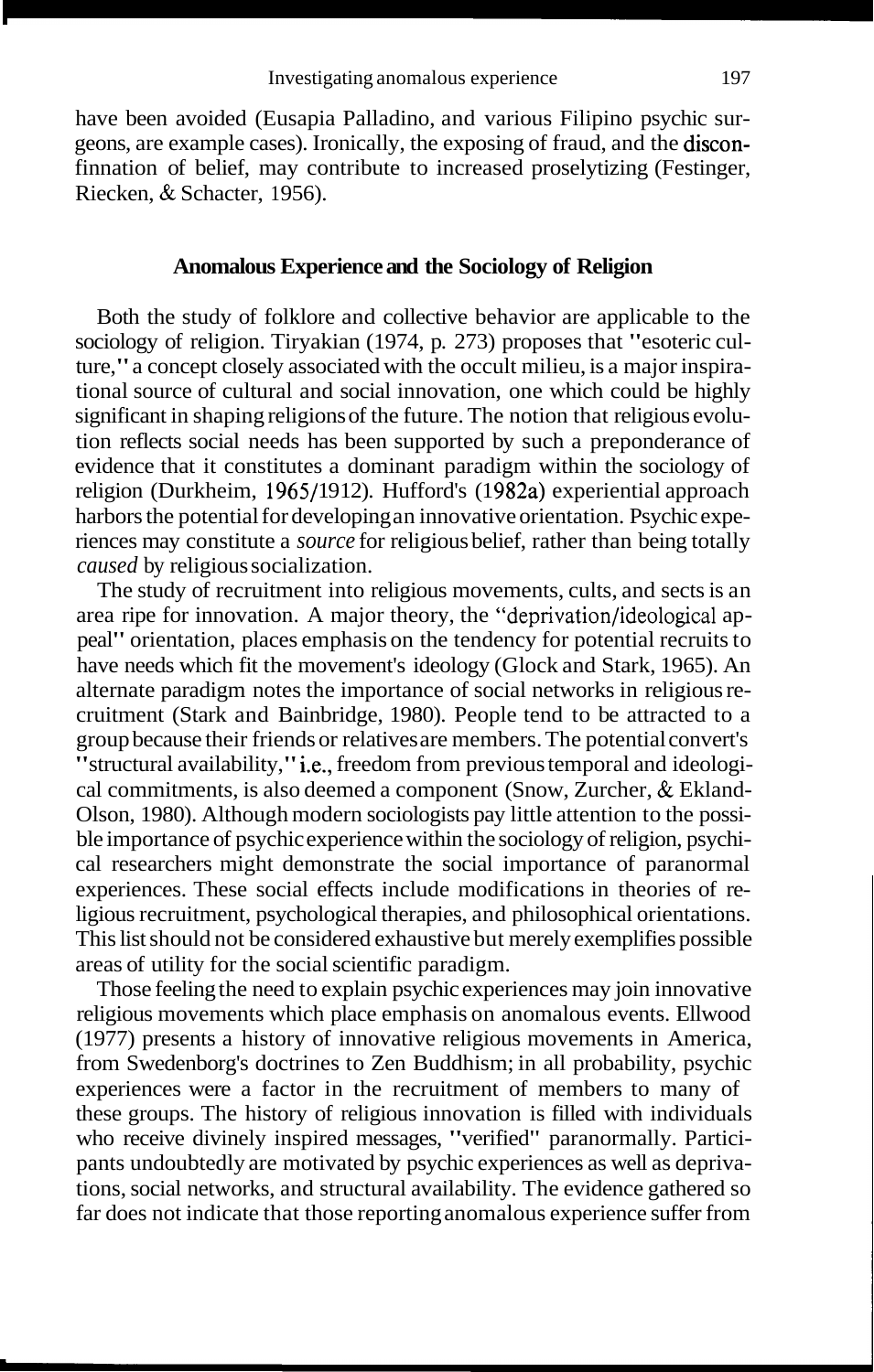"deprivation" to any greater extent than those lacking such experiences (Greeley, 1975).

Although it is beyond the scope of this study to discuss theories of healing and psychotherapy, the social "reality" of paranormal experience has implications for medical treatment strategies. For example, Wickramasekera (1988) notes that allowing clients to discuss the paranormal episodes they have experienced can be highly therapeutic. Throughout history, psychic events have been intertwined with psychosomatic and allegedly miraculous healing.

Alleged paranormal episodes affect folk philosophy. The decline in explanatory power of religious institutions, coupled with scientific neglect of psychic experience, may contribute to the increasing acceptance of the paranormal as "folk knowledge." Cerullo (1982) argues that the British Society for Psychical Research, founded in 1882, was responding to people's need for belief in a nonmaterial, eternal, yet scientifically verifiable, component of the human personality, "a secular soul." Emmons and Sobal (1981a) hypothesize that modern belief in the paranormal constitutes a functional equivalent for religious faith. Paranormal belief may be an aspect of the secularization of Western society. In their national survey data, Emmons and Sobal (1981a) found that those with "no religion" or who state that religion is "not at all important," were more likely to believe in ESP than religious respondents. Within Greeley's (1975) national survey data, those scoring high on an index based on self-reports of déja vu, extrasensory perception (ESP), and clairvoyance, were slightly less likely to go to church than average Americans but more likely to believe in human survival after death, to have certainty about fundamental religious beliefs, to be religious optimists, and to consider themselves religious agnostics (Greeley, 1975; McCready and Greeley, 1976).

Although belief in the paranormal may fulfill a form of religious need in those who lack traditional faith, Tobacyk (1983) found that such beliefs correlated significantly and positively with a "Death Concern Scale." However, data from a random sample of University of Maryland dormitory residents indicated that psychic experience and self-reported religiosity were not significantly related (McClenon, 1990). Further research is required to clarify the interactions between belief in, and experience of, the paranormal and religious belief.

Although the research findings regarding the correlates to belief in ESP are mixed (Zusne and Jones, 1982), the data tends to indicate that belief is not related to negative personality attributes (Thalbourne, 1981) and that mystical experience is related to psychological well-being (Greeley, 1975). Emmons and **Sobal** (1981b) found that those accepting paranormal claims suffered from less deprivations than those rejecting them. Believers tended to be better educated and more wealthy than skeptics in their national American sample. Psychic experience may function more as a positive support for , religious sentiment than a pathological aspect of it.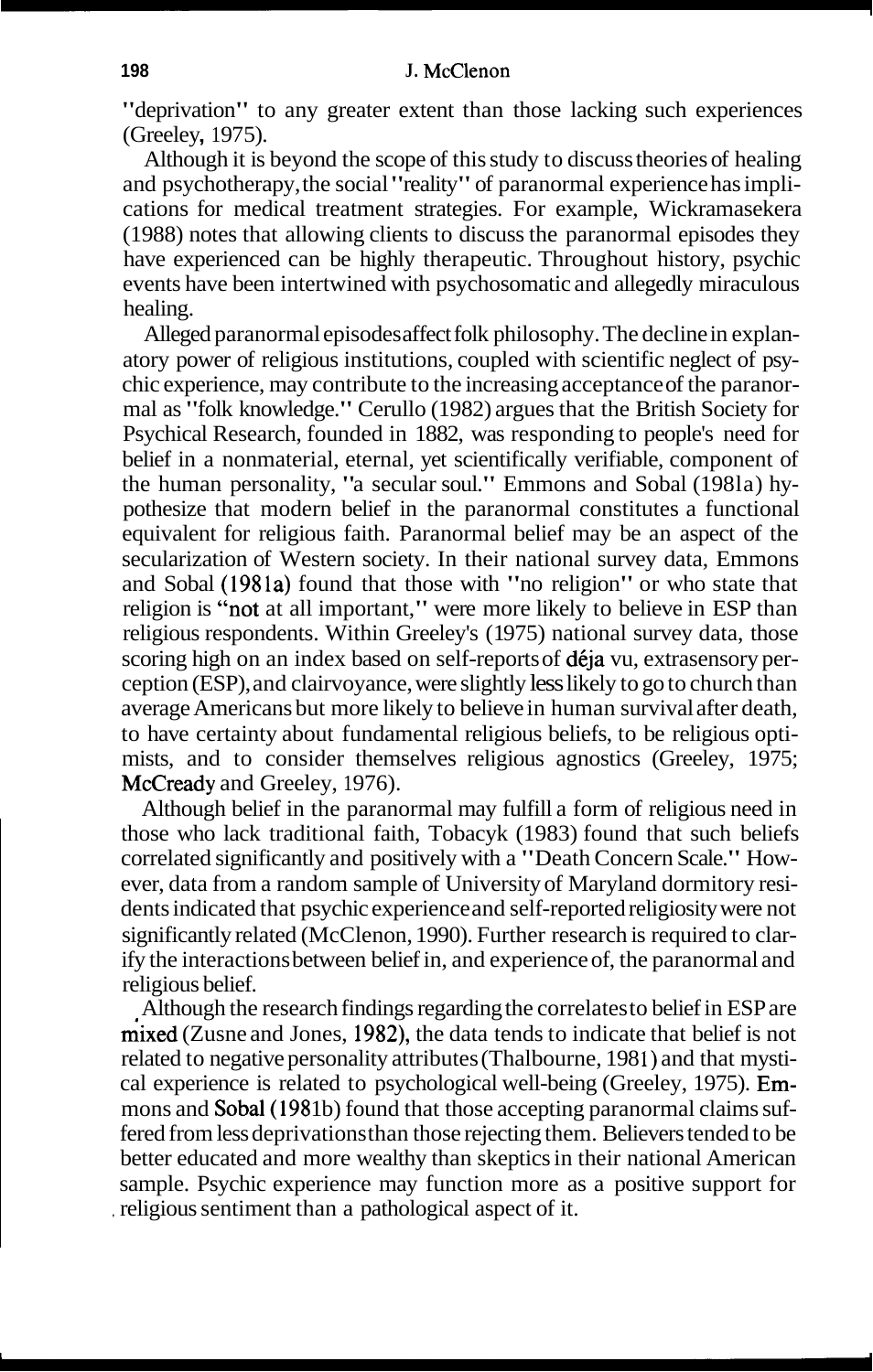The social scientific study of anomalous experience's ideological effects could lead to a new paradigm within religious studies, one originally suggested by Lang  $(1968/1898)$ . Lowie  $(1924)$  and Tylor  $(1920)$  hypothesize that the misinterpretation of physiological or physical phenomena may be responsible for religious sentiment. Otto (1953) attributes the religious impulse to a nebulous universal force. Psychical researchers might hypothesize that anomalous experiences, a more clearly defined construct, are an important element in religious history (Clark, 1977). Ward ( 1982) documents the role that the miraculous played in medieval Christianity; Zurcher (1959) notes the use of miraculous events by monks spreading Buddhism in China. The eighth century Monk Kyokai was the first of various Japanese writers who aided the propagation of Buddhism in Japan through collecting, transcribing, and disseminating miracle stories (Nakamura, 1973). One form of report, the near-death experience, played an important role in the evolution of religious ideology in China, Japan, and Europe, shaping Buddhist and Christian doctrines in a similar direction (McClenon, in press).

Broughton (1988) suggests, "If you want to know how [psi] works, first find out what it's for." He hypothesizes that psi contributes to individual human survival, but is obscured because too much of this ability is dysfunctional. A sociological hypothesis, congruous with his speculation, suggests that psychic experiences function more to produce collective belief, than in aiding individual survival. Seeing an apparitional figure or having an out-ofbody experience is unrelated to reproduction and contributes to survival only on infrequent occasions. Yet psychic experiences frequently contribute to increased belief in life after death and in the "interconnectedness" of the universe. Like Skinner's (1 948) pigeons, who came to believe that their unusual dancing and cooing brought the random pellets they received, psychic experiences occur sporadically, leading to "superstitious" behavior. Although the incidence of anomalous experiences are inappropriate for scientifically *proving* their existence, they are well-suited for inspiring religious faith. The ambiguity of psychic events contributes to the rumor-like process which leads to the development of religious "knowledge."

A social **scientific/parapsychological** paradigm might portray anomalous experience as functional for entire societies or species, rather than mainly an ability serving individuals. Although religious belief is valuable for individual survival, it is also functional for the survival of societies, since it inspires selfless action and collective emotion. Anomalous experience may have evolved with an "obscured" nature due to its special role in contributing to belief in life after death and social "interconnectedness." If individuals were *certain* of survival after death, human struggle would be pointless and the evolutionary process would be thwarted. Individuals would commit suicide rather than undergo the tribulations associated with bettering their physical environment. If we wish to know what "psi is for," we should search within the sociology of folk belief, collective behavior, and religion for theories explaining the empirical data gathered by psychical researchers.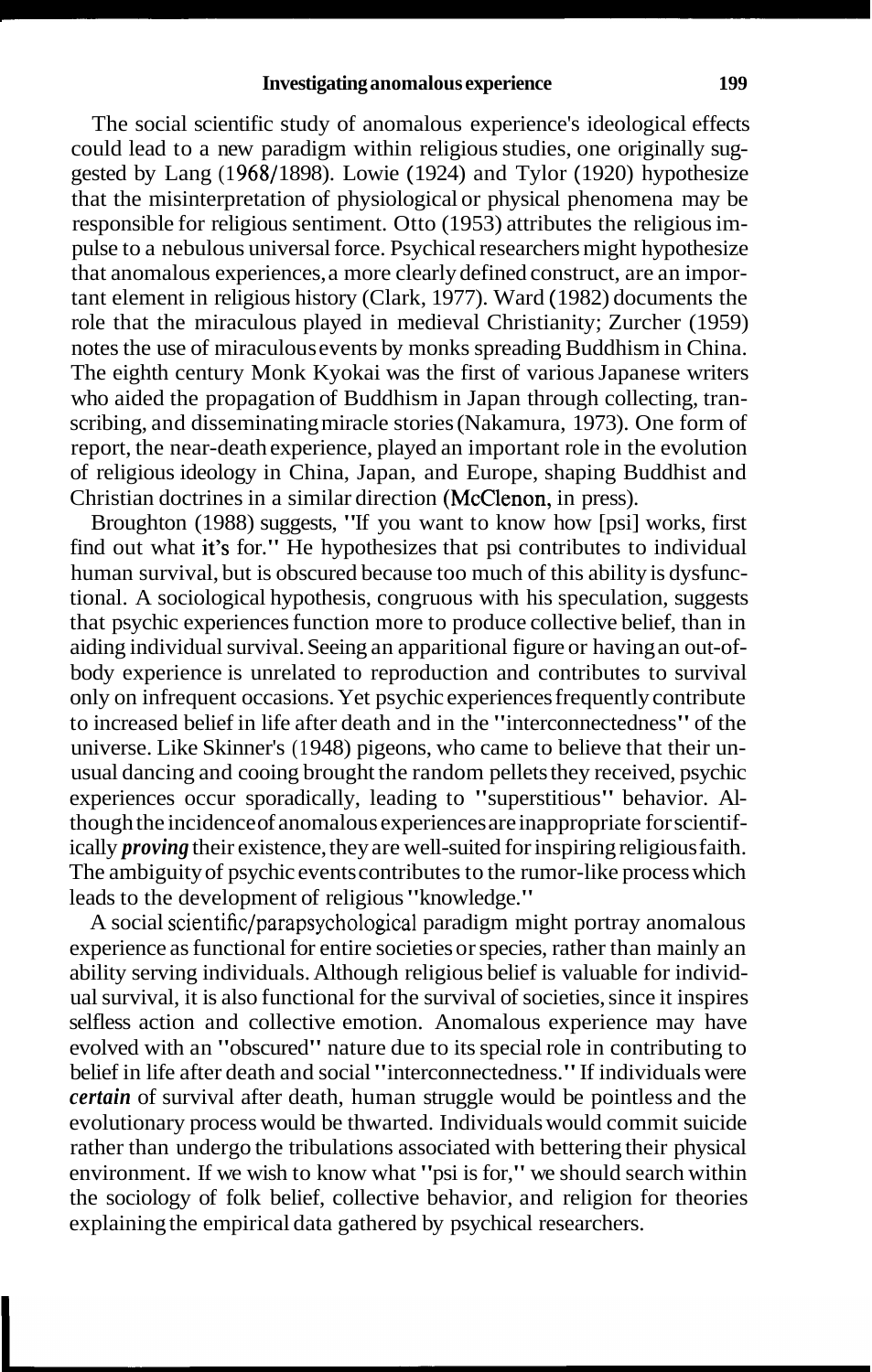#### **Social Scientific Theory and the Investigation of Anomalous Experience**

Hufford (1982b, 1983, 1985) notes that academic research is not "culturefree," but actually reflects a "culture of **disbelief**" with regard to the supernatural. Parapsychology and UFO research reveal the latent ideological boundaries of science, since investigations are often rejected on ideological grounds without concern for methodological validity (McClenon, 1984). Sociologists note that many theoretical and technological innovations are impossible without a sufficient "cultural base," supporting their adaptation. Various inventive ideas, such as Leonardo da Vinci's helicopter, designed in the fifteenth century, stagnated for centuries until supporting gaps in knowledge and technique were discovered (Ogburn, 1950). Some modem investigations into anomalous claims may be ideological equivalents to da Vinci's invention; they exceed what can be supported by the present cultural base and will probably be ignored during the current era. Yet social scientific theories would allow psychic experiences to be investigated within present scientific paradigms. Rather than presenting radically innovative concepts, researchers can build on the existing scientific base in a socially useful manner. Theories produced by social scientists about psychic experience, for example, could fulfill social needs for new explanations within the fields of death education, psychosomatic healing, and transcendent consciousness. This would grant such theorizing social utility, contributing to its acceptance.

## **Conclusions**

Although the modern scientific "culture of disbelief" lessens the probability that modern investigators of anomalous claims will produce scientific revolutions, social scientific paradigms supply methods by which researchers might contribute to more gradual advance in a cumulative fashion. Methods which demonstrate the universality of elements within anomalous experiences, deal with anomalous experience as a form of collective behavior, and reveal the religious importance of some types of anomalous experience, could create a form of cumulative scientific endeavor which harbors increasing ability to predict events within the social domain.

#### **References**

Bennett, G. (1987). *Traditions of belief; women, folklore and the supernatural today.* London: Penguin Books.

Blackmore, S. J. (1985). The adventures of a psi-inhibitory experimenter. In P. Kurtz (Ed.), A *Skeptic's handbook of parapsychology* (pp. 425-448). Buffalo, NY: Prometheus Books.

Blackmore, S. J. (1 988). Do we need a new psychical research? *Journal of the Society for Psychical Research, 55,* 49-59.

Broughton, R. S. (1988). If you want to know how it works, first find out what it's for. In D. H. Weiner and R. L. Morris (Eds.), *Research in parapsychology 1987.* Metuchen, *NJ:* Scarecrow Press.

Cerullo, J. J. ( 1982). *The secularization of the soul.* Philadelphia, PA: Institute for the Study of Human Issues.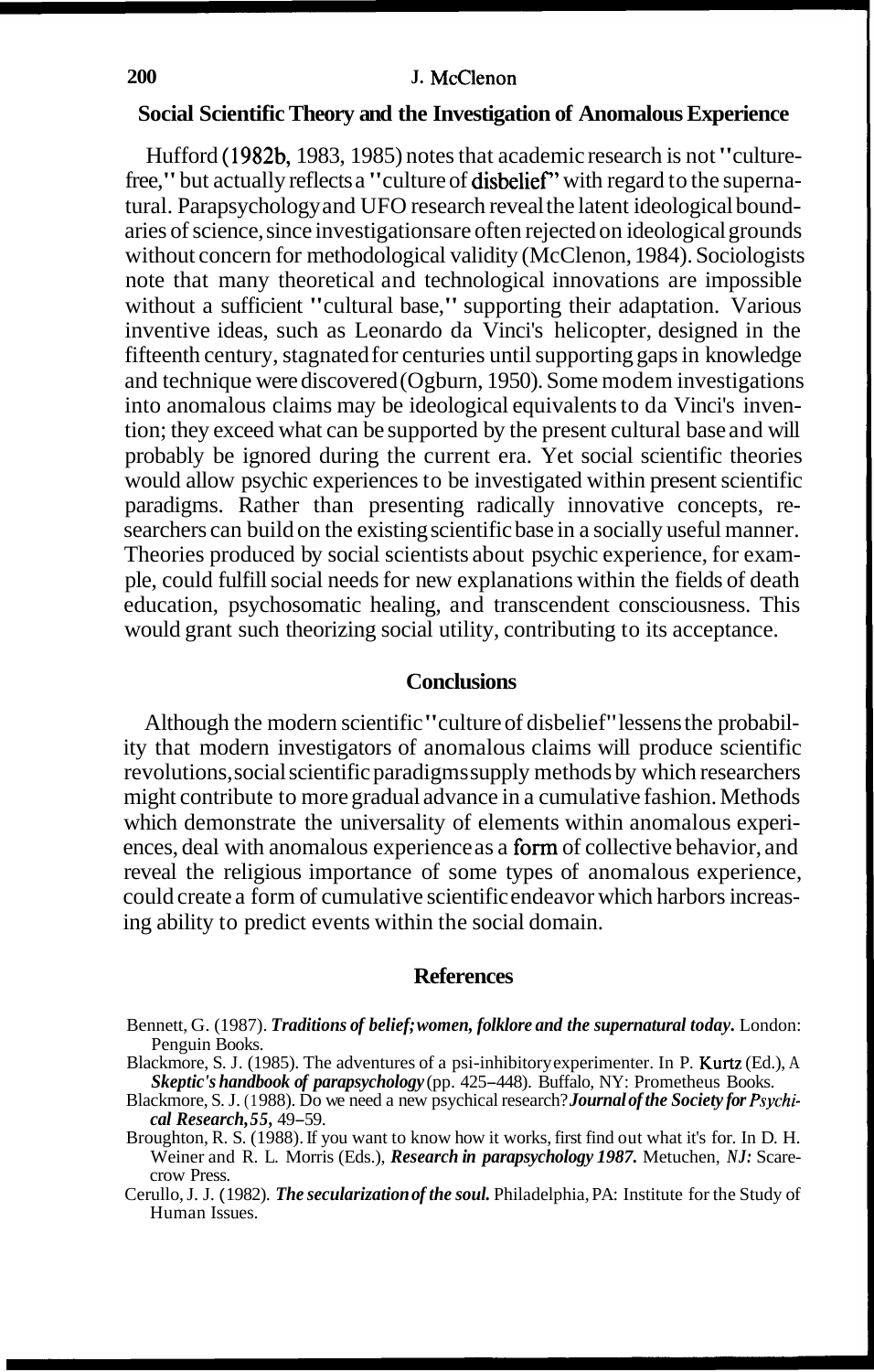- Clark, W. H. ( 1977). Parapsychology and religion. In B. B. Wolman (Ed.), *Handbook ofparapsy- chology* (pp. 769-780). New York: Van Nostrand Reinhold Company.
- Durkheim, E. (1965). *The elementary forms of religious life.* New York: The Free Press, (Original work published 19 12)
- Ellwood, R. S. (1977). *Alternative altars: Unconventional and eastern spirituality in America.*  Chicago: University of Chicago Press.
- Emmons, C. F. (1982). *Chinese ghosts and ESP*, A study ofparanormal beliefs and experiences. Metuchen, NJ: Scarecrow Press.
- Emmons, C. F., & Sobal, J. (1981a). Paranormal beliefs: Testing the marginality hypothesis. *Sociological Focus, 14,* 49-56.
- Emmons, C. F., & Sobal, J. (1981b). Paranormal beliefs: Functional alternative to mainstream religion? *Review of Religious Research, 22, 301-312.*
- Evans, H. (1984). *Visions \* apparitions \* alien visitors: A comparativestudy of the entity enigma.* Wellingborough, Northamptonshire, England: Aquarian Press.
- Evans, H. (1987). *Gods* \* *spirits* \* *cosmic guardians, a comparative study of the encounter experience.* Wellingborough, Northamptonshire, England: Aquarian Press.
- Festinger, L., Riecken, H. W., & Schachter, S. (1956). *When prophesy fails,* New York: Harper and Row.
- Gallup, G., with Proctor, W. (1982). *Adventures in immortality: A look beyond the threshold of death.* New York: McGraw-Hill.
- Gauld, A., & Cornell, A. D. (1979). *Poltergeists.* Boston: Routledge and Kegan Paul.
- Giesler, P. V. (1984). Parapsychological anthropology: I. Multi-method approaches to the study of psi in the field setting. *Journal of the American Society for Psychical Research, 78,* 289- 330.
- Giesler, P. V. (1985a). Parapsychological anthropology: **11.** A multi-method study of psi and psi-related processes in the Umbanda ritual trance consultation. *Journal of the American Society for Psychical Research, 79,* 1 13- 166.
- Giesler, P. V. (1985b). Differential micro-PK effects among Afro-Brazilian cultists: Three studies using trance-significant symbols as targets. *Journal of Parapsychology*, 49, 329–366.
- Giesler, P. V. (1986). GESP testing of shamanic cultists, *Journal of Parapsychology*, 50, 123– 153.
- Glock, C. Y., & Stark R. (1965). *Religion and society in tension.* Chicago: Rand McNally.
- Gooch, S. (1984). *Creatures from inner space*, London: Rider.
- Greeley, A. M. (1975). *Sociology of the paranormal: A reconnaissance.* Beverly Hills, CA: Sage Publications.
- Greeley, A. M. (1987). Mysticism goes mainstream. *American Health,* Jan./Feb., 47-49.
- Greyson, B., & Flynn, C. P. (Eds.). (1985). *The near-death experience: Problems, prospects, perspectives.* Springfield, IL: Charles C Thomas.
- Haraldsson, E. (1985). Representative national surveys of psychic phenomena: Iceland, Great Britain, Sweden, USA, and Gallup's multinational survey. *Journal of the Society for Psychi- cal Research, 53,* 80 1, 145- 158.
- Haraldsson, E. (1988–89). Survey of claimed encounters with the dead. *Omega*, 19, 103–113.
- Hufford, D. J. (1 982a). *The terror that comes in the night.* Philadelphia: University of Pennsylvania Press.
- Hufford, D. J. (1982b). Traditions of disbelief. *New York Folklore Quarterly, 8,* 47-55.
- Hufford, *D. J.* (1983). The supernatural and the sociology of knowledge: Explaining academic belief. *New York Folklore Quarterly, 9,* 47-56.
- Hufford, D. J. (1985). Commentary: mystical experience in the modern world. In G. W. Foster, *The world was flooded with light, a mystical experience remembered (pp. 87–183). Pitts*burgh, PA: University of Pittsburgh Press.
- Irwin, H. J. (1985). *Flight of mind: A psychological study of the out-of-body experience.* Metuchen, NJ: Scarecrow Press.
- Johnson, D. M. (1952). The phantom anesthetist of Mattoon. In G. E. Swanson, T. M. Newcomb, and E. H. Hartley (Eds.), *Readings in social psychology* (pp. 208-19). New York: Holt.
- Lang, A. (1968). *The making of religion.* New York: AMS Press, (original work published 1898) LeBon, G. (1969). *The crowd.* New York: Viking Press, (original work published 1895)

Lowie, R. H. (1924). *Primitive religion.* New York: Boni and Liveright, Inc.

Lundahl, C. R. (1982). *A collection of near-death research readings.* Chicago: Nelson-Hall.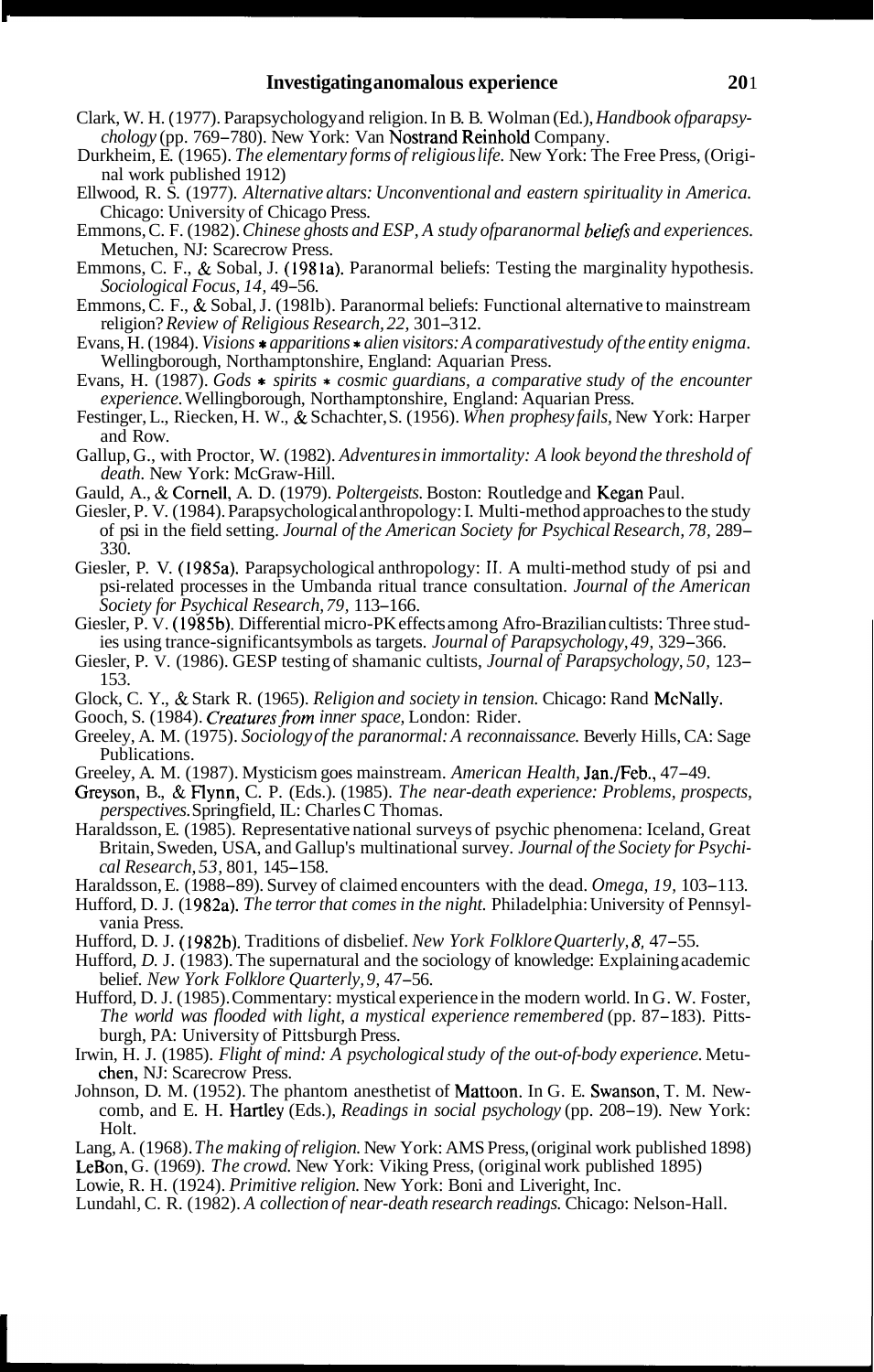- McClenon, J. (1984). *Deviant science: The case ofparapsychology.* Philadelphia, PA: University of Pennsylvania Press.
- McClenon, J. ( 1988). A survey of Chinese anomalous experiences and comparison with western representative national samples. *Journal for the Scientific Study of Religion, 27, 421-426.*
- McClenon, J. (1990). Chinese and American anomalous experiences: The role of religiosity. *Sociological Analysis, 5 1,* 53-67.
- McClenon, J. (in press). Near-death folklore in medieval China and Japan: a comparative analysis. *Asian Folklore Studies.*
- McCready, W. C., & Greeley, A. M. (1976). *The ultimate values of the American population*  (Vol. 23, Sage Library of Social Research). Beverly Hills, CA: Sage Publications.
- McPhail, D. L., & Wohlstein, R. T. (1983). Individual and collective behaviors within gatherings, demonstrations, and riots. *American Review of Sociology, 9,* 579-600.
- Mead, G. H. (1934). *Mind, self; and society.* Chicago: University of Chicago Press.
- Medalia, N. Z., & Larsen, 0. N. (1958). Diffusion and belief in a collective delusion: The Seattle windshield pitting epidemic. *American Sociological Review, 23,* 22 1-32.
- Miller, D. L. (1985). *Introduction to collective behavior.* Belmont, CA: Wadsworth.
- Mitchell, J. L. (1981). *Out-of-body experiences: A handbook*. Jefferson, NC: McFarland.
- Nakamura, K. M. (translator) (1973). *Miraculous storiesfrom the Japanese Buddhist tradition, The Nihon Ryoiki of the Monk Kyokai.* Cambridge, MA: Harvard University Press.
- Ogburn, W. (1950). *Social change.* New York: Viking Press.
- Osis, K., & Haraldsson, E. (1977). *At the hour of death.* New York: Avon.
- Otto, R. (1953). *The idea of the holy.* Translated by J. W. Harvey. London: Oxford University Press.
- Palmer, J. (1979). A community mail survey of psychic experiences. *Journal of the American Society for Psychical Research, 73,* 22 1-25 1.
- Park, R. E., & Burgess, E. W. (1921). *Introduction to the science of sociology*. Chicago: University of Chicago Press.
- Perry, J. B., & Pugh, M. D. (1978). *Collective behavior, response to social stress.* St. Paul, MN: West Publishing Co.
- Rhine, L. E. ( 198 1). *The invisible picture, a study ofpsychic experiences.* Jefferson, NC: McFarland.
- Ring, K. (1980). *Life at death: A scientific investigation ofthe near-death experience.* New York: Coward, McCann and Geoghegan.
- Rogo, D. S. (1982). *Miracles, a parascientific inquiry into wondrous phenomena*. New York: Dial Press.
- Rojcewicz, P. M. (1987). The "Men in Black" experience and tradition, analogues with the traditional Devil hypothesis. *Journal of American Folklore*, 100, 148-160.
- Sheils, D. (1978). A cross-cultural study of beliefs in out-of-the-body experiences, waking and sleeping. *Journal of the Society for Psychical Research, 49, 697–741*.
- Shibutani, T. ( 1966). *Improvised news: A sociological study of rumor,* Indianapolis, IN: Bobbs-Merrill.
- Skinner, B. F. (1948). Superstition in the pigeon. *Journal of Experimental Psychology, 38,*  168- 172.
- Smelser, N. ( 1962). *Theory of collective behavior.* New York: Free Press.
- Snow, D. A., Zurcher, L. A., Jr., & Ekland-Olson, S. (1980). Social networks and social movements: A microstructural approach to differential recruitment. *American Sociological Review, 45,* 787-801.
- Stark, R., & Bainbridge, W. S. (1 980). Networks of faith: Interpersonal bonds and recruitment to cults and sects. *American Journal of Sociology, 85,* 1376- 1395.
- Stevenson, I. (1970). Characteristics of cases of the reincarnation type in Turkey and their comparison with cases in two other cultures. *International Journal of Comparative Sociology, 11,* 1-17.
- Thalbourne, M. A. (198 1). Extroversion and the sheep-goat variable: A conceptual replication. *Journal of the American Society for Psychical Research, 75,* 105-1 19.
- Thomas, W. I. (with Thomas, D. S.) (1928). *The child in America.* New York: Alfred A. Knopt.
- Tiryakian, E. A. (1974). *On the margin of the visible,* New York: John Wiley and Sons.
- Tobacyk, J. (1983). Death threat, death concerns, and paranormal belief. In F. R. Epting and **R.**  A. Neimeyer (Eds.). *Personal meanings of death: Applications ofpersonal construct theory to clinical practice* (pp. 29-38). New York: Hemisphere Publishing Corporation.